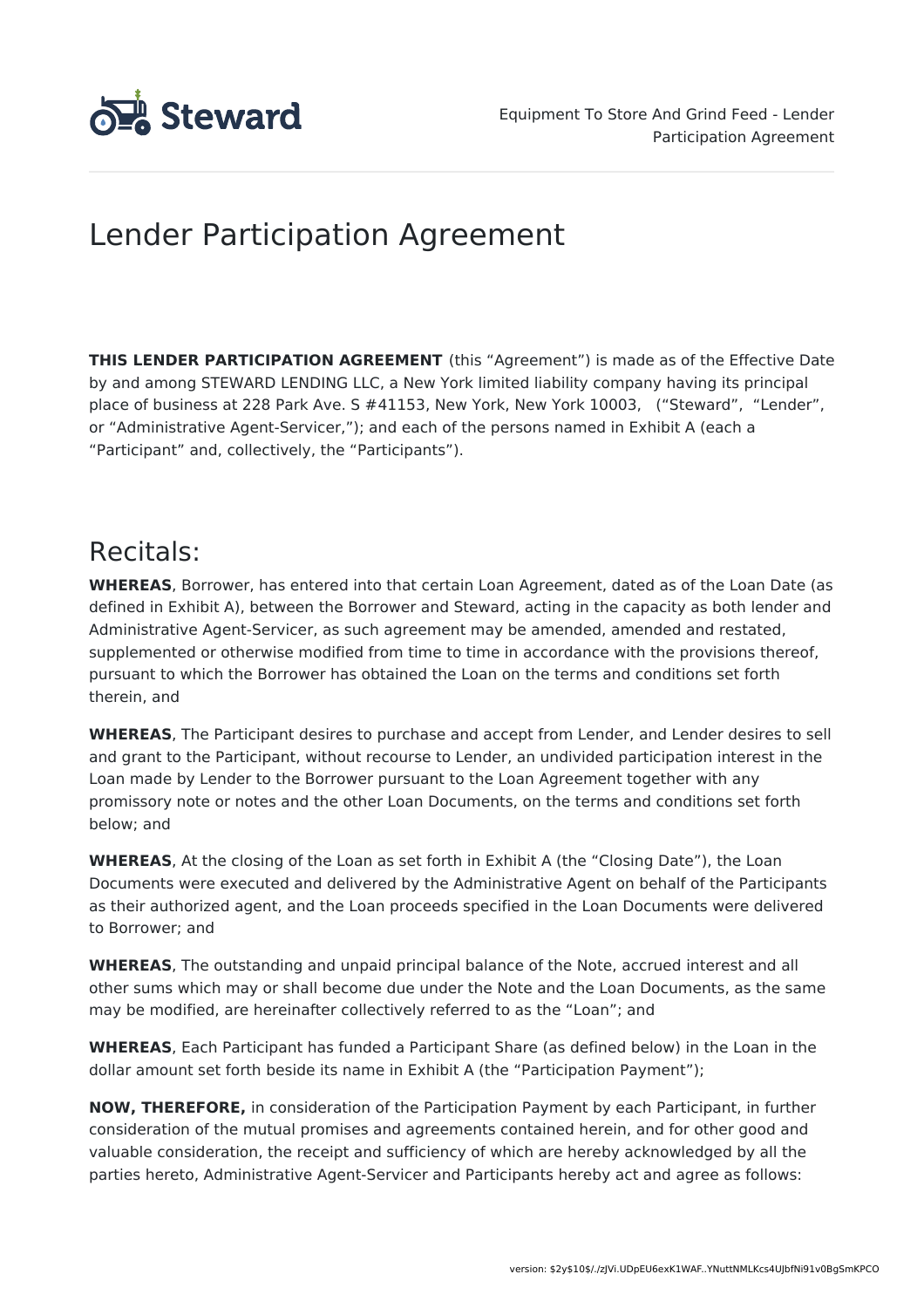### Definitions:

All other capitalized terms not otherwise defined herein have the meanings ascribed to them in the Loan Documents.

"Administrative Agent-Servicer" means Steward Lending LLC.

"Affiliate" means, with respect to any Person, any other Person who controls, is controlled by, or is under common control with such Person.

"Borrower" means the legal entity as set forth in Exhibit A that is the maker and payor of the Promissory Note.

"Borrower's Information" means the type of legal entity, the state of formation, address, and contact information as set forth in Exhibit A,

"Effective Date" means the effective date of this Agreement as set forth in Exhibit A.

"Lender" means Steward Lending LLC.

"Loan" means the loan of funds evidenced by the Loan Agreement.

"Loan Agreement" means the loan agreement between Lender and Borrower, forming part of the Loan Documents.

"Loan Date" means the date of the Loan Agreement as set forth in Exhibit A.

"Loan Documents" mean the Loan Agreement and Promissory Note, evidencing the Loan from Lender to Borrower and attached hereto as Exhibit B.

"Originator" means Steward Lending LLC.

"Participant" means the individuals or entities participating in the Loan as set forth in Exhibit A.

"Participant Share" means that percentage of the Loan each Participant has agreed to fund pursuant to this Agreement as set forth in Exhibit A.

"Participation Payment" means the amount funded as a Participant Share in the Loan in the dollar amount set forth beside its name in Exhibit A.

"Participation Rate" means the rate of interest payable on the Loan to Participant by Administrative Agent-Servicer.

**1. Loan Documents.** Administrative Agent-Servicer hereby represents to each Participant as follows:

(a) Administrative Agent-Servicer has provided to Participant true, correct, fully executed and complete copies of each of the Loan Documents;

(b) the Loan Documents have not been modified, amended or terminated;

(c) the original principal amount of the Loan is as set forth in Exhibit A.

**2. Participant Share.** Each Participant's "Participant Share" is defined as such Participant's Participation Payment divided by the original principal amount of the Loan, expressed as a percentage (%).

**3. Appointment of Administrative Agent-Servicer, Exclusive Rights and Remedies of**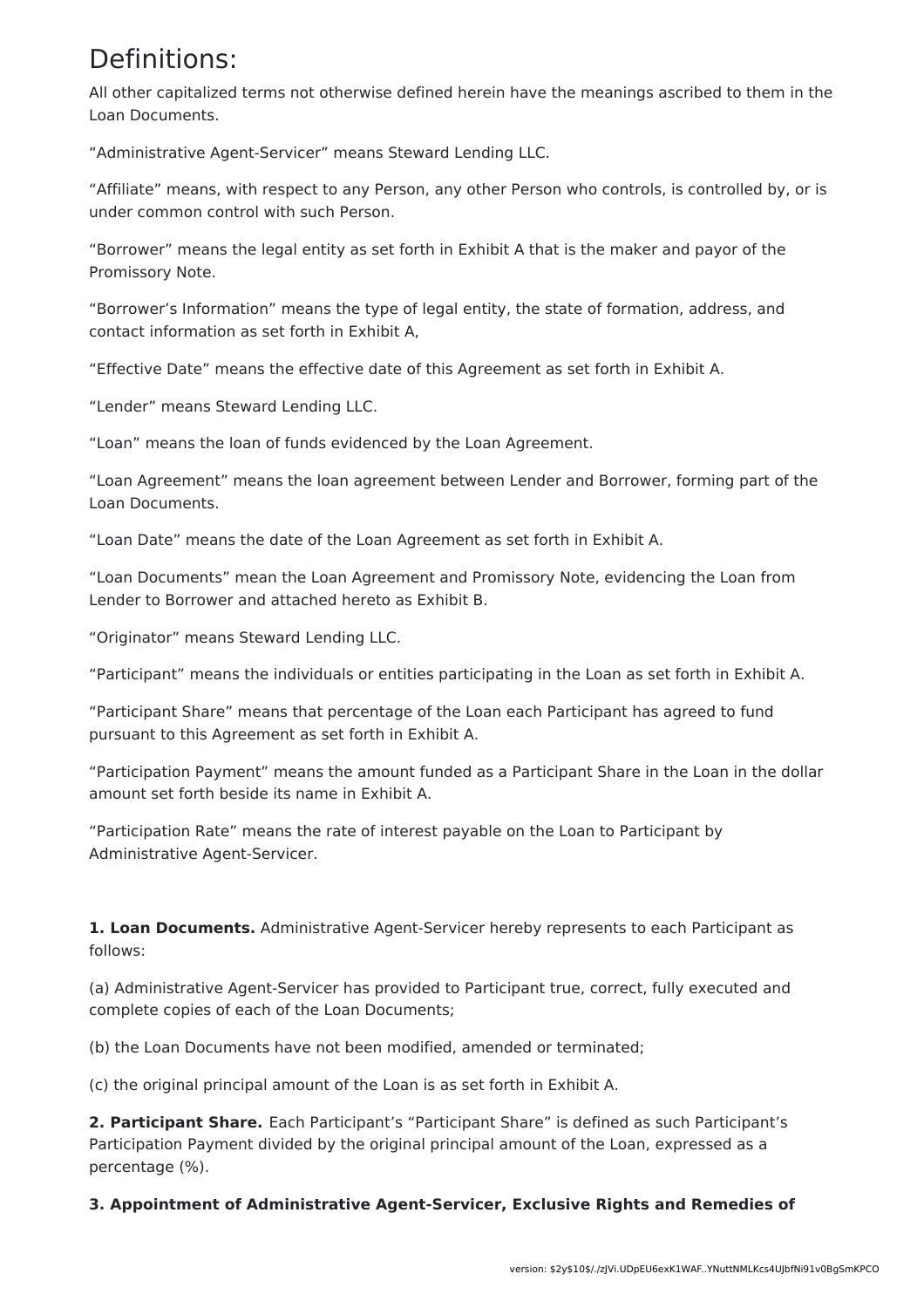**Administrative Agent-Servicer.** Administrative Agent-Servicer shall have, throughout the life of the Loan, complete supervisory responsibility with respect to the administration and servicing of the Loan and has sole discretion as to enforcement of collection and the institution and prosecution of foreclosure or similar proceedings.

**4. Payments to Participants.** Administrative Agent-Servicer shall facilitate payments from the Borrower to each Participant. Administrative Agent-Servicer will promptly pay to the Participant an amount equal to the Participant's share of each amount received and applied by the Administrative Agent-Servicer in payment of principal of, or interest on, each Loan, such share to be (i) in the case of principal, the related Participation Percentage thereof, (ii) in the case of interest, the Participation Percentage of the interest on the unpaid principal amount of the Loan, computed at the related Participation Rate for the period for which such interest was paid (or, if the related Loan Participation has been outstanding for a shorter period, for such shorter period); provided that, if the amount of interest so received and applied is less than the interest on such unpaid principal amount computed at the stated Participation Rate therefor for the period for which such interest was paid, then the amount payable under this clause (ii) shall be reduced proportionately

**5. Payments Generally.** All payments by the Administrative Agent-Servicer to the Participant shall be made in U.S. dollars via the Steward Platform to the Participant's account as specified in the terms and conditions of the Steward Platform. All payments to the Administrative Agent-Servicer by the Participant shall be made in U.S. dollars via the Steward Platform. The Administrative Agent-Servicer may, but shall not be obligated to, apply any amounts due and payable by it to the Participant to and in satisfaction of any amount then due and payable by the Participant hereunder to the Administrative Agent-Servicer.

**6. Possession of Loan Documents.** Administrative Agent-Servicer shall continue to hold the original Note and original Loan Documents and shall retain full authority to act as the sole contact on behalf of the Participants with the Borrower with regard to the Note and the Debt and in the administration of the Loan. In particular but not by way of limitation, Administrative Agent-Servicer shall have the exclusive right to review and approve all submittals made by Borrower with regard to the items required by the Loan Documents.

### **7. Certain Powers of Administrative Agent-Servicer.**

(a) The Administrative Agent-Servicer may, without the Participant's consent, give or withhold its agreement to any amendments of the Loan Documents or any waivers (including, without limitation, waivers of conditions precedent) or consents in respect thereof, or exercise or refrain from exercising any other rights or remedies which the Administrative Agent-Servicer may have under the Loan Documents or otherwise (and the sale or granting of any Loan Participation by the Administrative Agent-Servicer shall not limit or otherwise affect its discretion in respect of any of the foregoing); provided that, subject to the provisions of the Loan Documents, the Administrative Agent-Servicer will not, without the consent of the Participant, agree to (i) reduce the principal of the Loan or reduce the interest rate thereon below the related Participation Rate; (ii) extend the term of the Commitment; (iii) extend any stated payment date for the payment of any principal of, or interest on, the Participated Loans.

(b) In the event that the Administrative Agent-Servicer requests the consent of the Participant pursuant to this section and the Participant does not respond within ten (10) business days after delivery of such request (or within the time period specified by the Administrative Agent-Servicer in such request, which period shall in any event be not less than one (1) business day), the Administrative Agent-Servicer, in its sole discretion, may deem that the Participant has given its consent thereto. The Administrative Agent-Servicer will endeavor to inform the Participant prior to agreeing to any other amendment, waiver or consent relating to the Loan Documents; it being understood however that, except as expressly provided in this section, the Lender or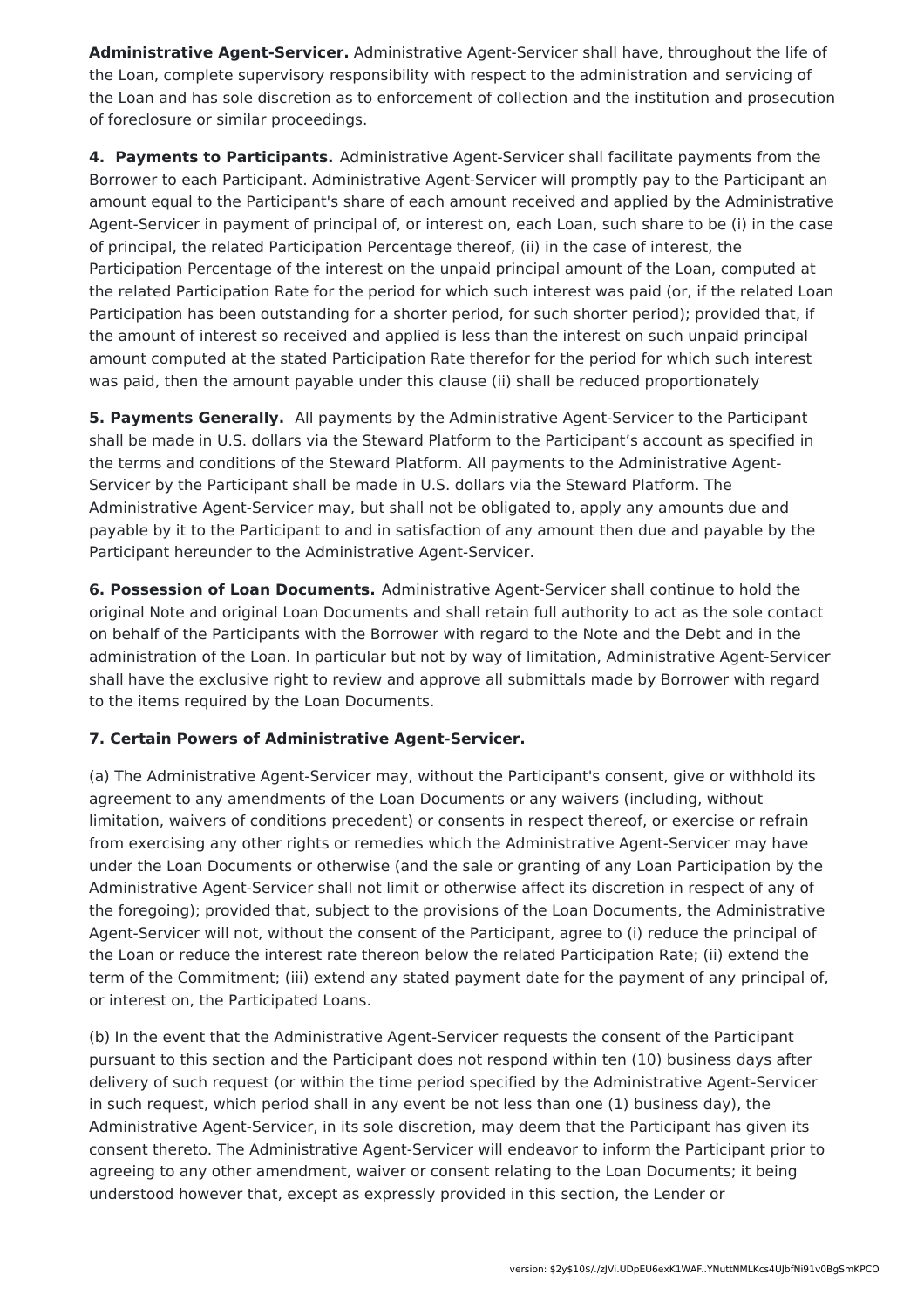Administrative Agent-Servicer shall have sole discretion with respect to the action to be taken.

(c) The Administrative Agent-Servicer will notify the Participant of each executed and delivered amendment, waiver or consent in respect of the Loan Documents, the occurrence of any Event of Default of which the Administrative Agent-Servicer gives or receives written notice to or from any other party to the Loan Agreement, and its exercise of any rights or remedies against the Borrower or any other Loan Party in respect of the Loan Documents.

**8. Standard of Care.** Administrative Agent-Servicer shall not be liable to the Participants for any error in judgment or for any action taken or not taken by them or their respective agents, except for its gross negligence or wilful misconduct. Administrative Agent-Servicer shall exercise the same care in carrying out their respective duties and responsibilities hereunder as each of them exercises for similar loans and shall not have any further responsibility to the Participants. Without limiting the generality of the foregoing, Administrative Agent-Servicer may rely on the advice of counsel concerning legal matters and on any written document it believes to be genuine and correct and to have been signed or sent by the proper Person or Persons.

**9. No Trust Relationship.** Neither the execution of this Agreement, nor any right, duty or obligation of Administrative Agent-Servicer under or pursuant to this Agreement, is intended to be or create, and none of the foregoing shall be construed to be or create, any express, implied or constructive trust relationship between the aforenamed parties and any Participant. Each Participant hereby agrees and stipulates that none of the aforenamed parties is acting as trustee for such Participant with respect to the Loan, this Agreement, or any aspect of either, or in any other respect.

**10. Costs and Expenses.** The parties hereto acknowledge and agree that under the Loan Documents, Borrower must pay all out-of-pocket expenses incurred by Administrative Agent-Servicer, in its capacity as such, and by the Participants in connection with the Loan. Without limiting the generality of foregoing, the parties hereto acknowledge and agree that, with the exception of the fee payable for servicing the Loan pursuant to this Agreement, Borrower is responsible for all fees and expenses incurred in the procuring, making and enforcement (including upon default) of the Loan, including, without limitation, the reasonable fees and disbursements of the Administrative Agent-Servicer's, taxes and loan extension or other fees, if any. In the event that Borrower does not timely pay all of the above-described Loan-related expenses, the principal amount of the Loan shall be increased to the extent of such expenses, and the expenses shall not be passed to the Participants.

**11. Books and Records.** Administrative Agent-Servicer shall maintain such books of account and records relating to the Loan as it maintains with respect to other loans of similar type and amount, which books of account and records shall clearly and accurately reflect the Participant Share of each Participant. Participants, or their agents, may inspect in electronic format, such books of account and records upon reasonable notice.

**12. Default by Borrower.** Upon the occurrence of any event of default under the Loan, Administrative Agent may accelerate payment under the Loan and/or under any note or notes evidencing the Loan, and shall institute such legal proceedings and take such other actions ("Enforcement Actions") as are in its opinion necessary and appropriate to collect the Debt then due under the Loan, to enforce the security therefor, and to protect and preserve the respective rights and interests of Lender and the Participants. If Lender and Participants are unable to recover from Borrower the entire amount of fees, costs and expenses of all Enforcement Actions, then each Participant shall contribute to such portion as is not recovered from Borrower, ratably in accordance with its Participant Share.

**13. Bankruptcy or Insolvency of Administrative Agent-Servicer.** Upon Administrative Agent-Servicer's failure, insolvency and/or ceasing to do business, or in the event that all or a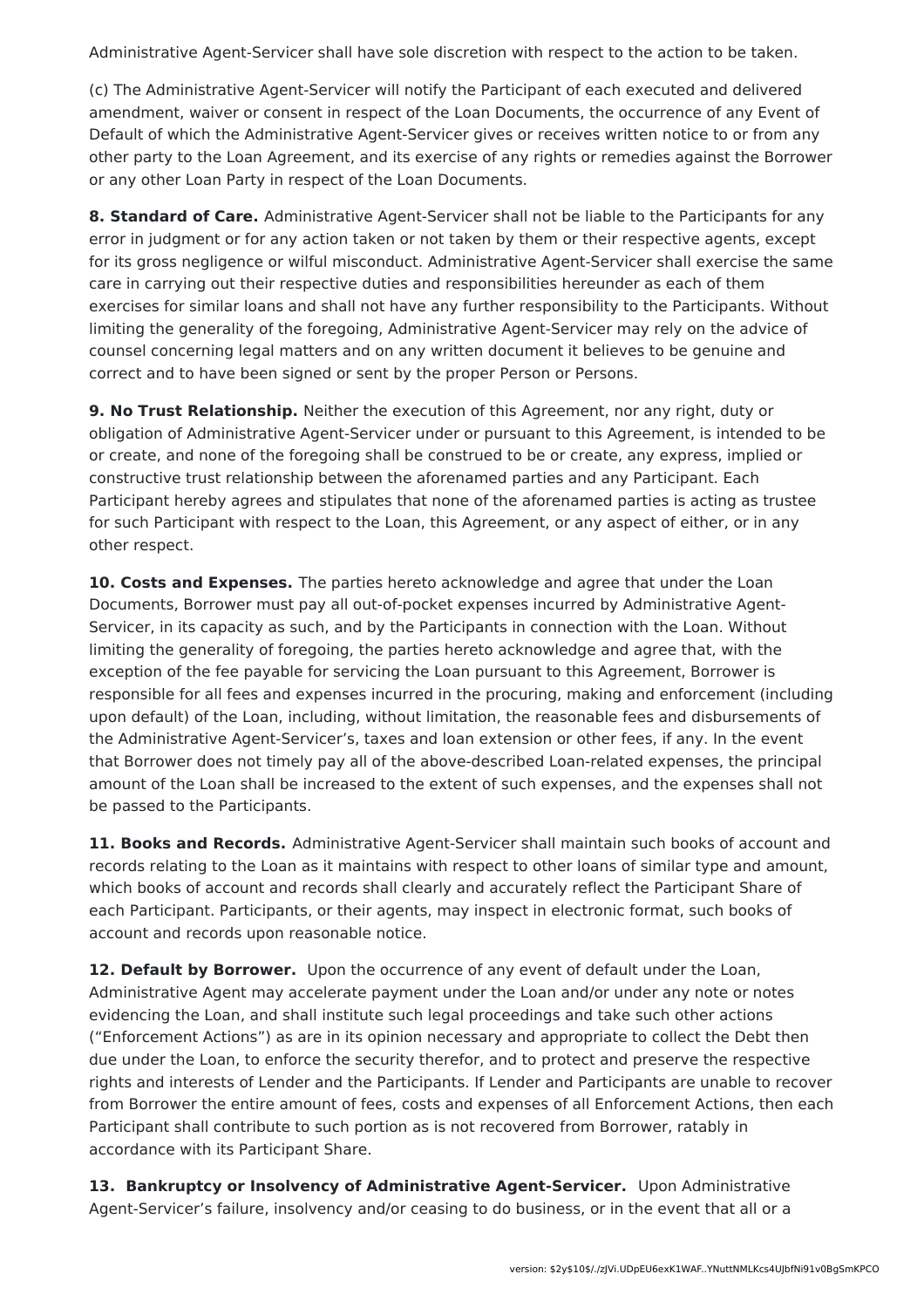substantial portion of its assets are placed in the hands of a receiver or a trustee, and such status continues for a period of 30 days, or should it make an assignment for the benefit of creditors or be adjudicated bankrupt; or should it or any creditor of Administrative Agent-Servicer institute any proceedings under the Bankruptcy Act or any amendment thereto wherein Administrative Agent-Servicer is the debtor, then the following actions shall be taken as promptly as possible:

(a) (i) Administrative Agent-Servicer shall promptly forward the originals of the Loan Documents (including, without limitation, the original of the Note evidencing the Loan and all other Loan Documents) to the Person whom Participants designate as their representative for such purpose, together with such other documents, files and records as may be necessary, in the opinion of the Participants other than Administrative Agents-Servicer and their counsel, to permit the Participants to institute appropriate collection and/or foreclosure proceedings under the Loan and/or against the collateral securing the Loan; (ii) Administrative Agent-Servicer shall further turn over any secured collateral in its possession to the Participants for their mutual benefit; (iii) Administrative Agent-Servicer additionally agrees to join in any demand letter or other communications forwarded by the other Participants to Borrower and/or to any co-makers, guarantors or endorsers under the Loan; and (iv) and further agrees to execute such additional documents in favor of the Participants as may be deemed to be necessary and proper by the Participants and their counsel to permit the Participants to foreclose against collateral securing the Loan, if any, under applicable state law procedures.

(b) A majority of the Participant Shares held by Participants shall have the right, acting in concert, to exercise, and shall exercise, all powers granted to Administrative Agent-Servicer under the Loan Documents.

**14. Certain Rights of Participants.** Notwithstanding anything to the contrary stated in any other term or provision of this Agreement, each Participant shall have the right at its sole discretion to decline to join in the other Participants' Enforcement Actions, in which event the declining Participant shall not share in any of the monetary proceeds or any other things of value awarded to those Participants who joined in the Enforcement Actions.

**15. Certain Representations and Warranties.** Each Party hereto represents and warrants to each other party as follows: (a) the execution and delivery of, and performance of its obligations under, this Agreement are within its power and have been duly authorized by all necessary corporate and other action by it; (b) the execution and delivery of, and performance of its obligations under, this Agreement are in compliance with all applicable laws, rules and regulations and do not conflict with nor constitute a breach of its charter or by-laws or any agreements by which it is bound, and does not violate any judgment, decree or governmental or administrative order, rule or regulation applicable to it; (c) no approval, authorization or other action by, or declaration to or filing with, any governmental or administrative authority or any other Person is required to be obtained or made by it in connection with the execution and delivery of, and performance of its obligations under, this Agreement; and (d) this Agreement has been duly executed by it, and constitutes the legal, valid, and binding obligation of such party, enforceable in accordance with its terms, except as such enforceability may be limited by applicable bankruptcy, insolvency, reorganization, moratorium or other similar laws affecting the rights of creditors generally and general equitable principles (regardless of whether such enforceability is considered in a proceeding at law or in equity). Each Participant that is a state or national bank represents and warrants that the act of entering into and performing its obligations under this Agreement has been approved by its board of directors or its loan committee and such action was duly noted in the written minutes of the meeting of such board or committee, and that it will, if requested to do so by Administrative Agent, furnish Administrative Agent with a certified copy of such minutes or an excerpt therefrom reflecting such approval.

#### **16. Non-recourse Participation.**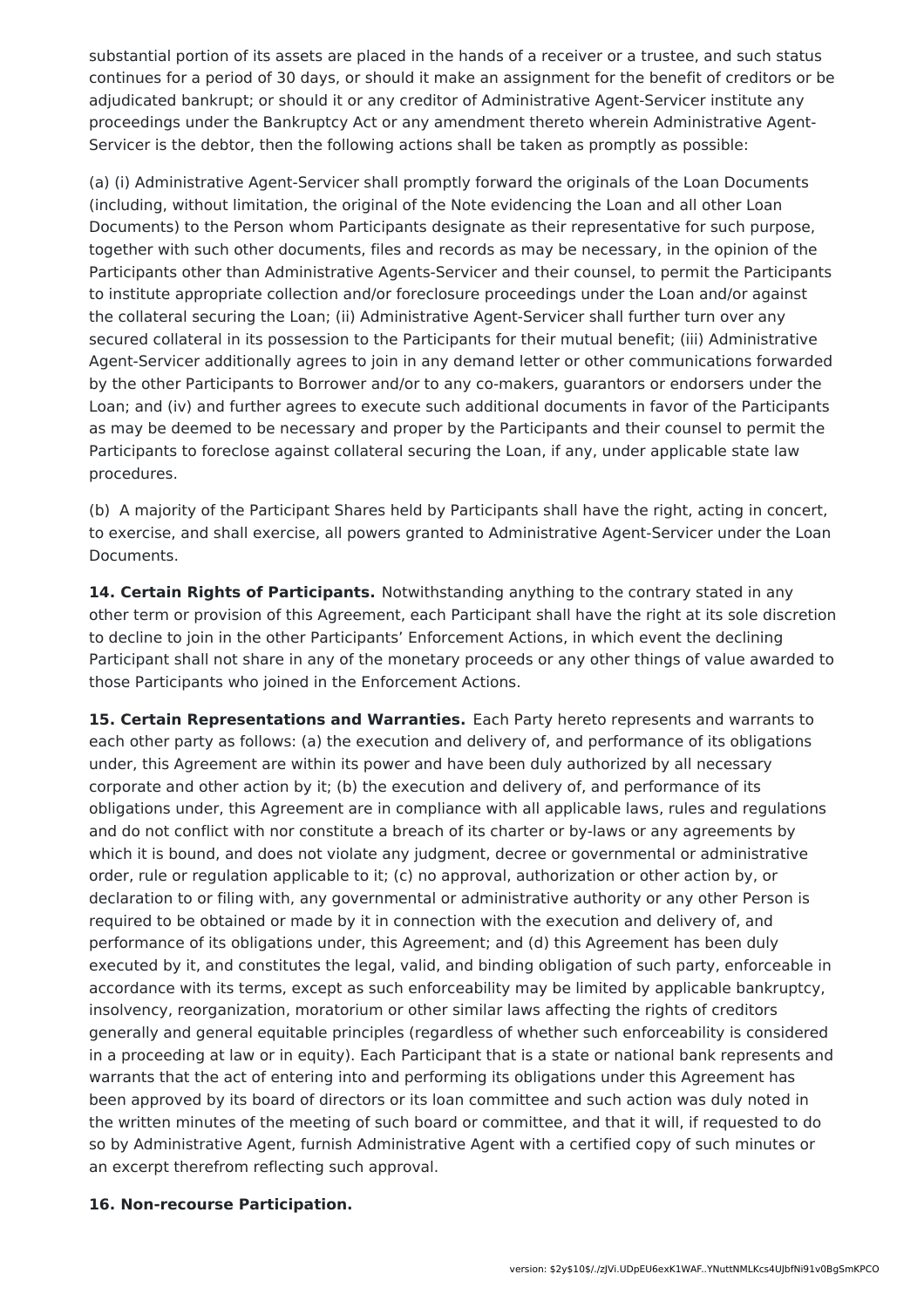(a) The Participation is hereby, and each Loan Participation will be, acquired by the Participant without recourse to the Administrative Agent-Servicer and for the Participant's own account and risk. Administrative Agent-Servicer makes no representation or warranty as to, and shall have no responsibility for (i) the due authorization, execution or delivery of the Loan Documents by the Borrower or any other Person; (ii) the value, legality, genuineness, validity, sufficiency, enforceability or collectability of any Loan, the Loan Documents or any collateral or other support for the Participated Loans; (iii) any representation or warranty made, or the accuracy, completeness, currentness or sufficiency of any information (or the validity, completeness or adequate disclosure of assumptions underlying any estimates, forecasts or projections contained in such information) provided, directly or indirectly through the Administrative Agent-Servicer, by the Borrower or any other person; (iv) the performance or observance by the Borrower or any other person, at any time, whether prior to or after the Effective Date, of any of the provisions of the Loan Documents (or any of the Borrower's or such other person's other obligations in connection therewith); (v) the financial condition of the Borrower or any other person; or (vi) except as otherwise expressly provided herein, any other matter relating to the Borrower or any other person, the Loan or the Loan Documents.

(b) Each Participant acknowledges receipt of true and correct copies of all Loan Documents from the Administrative Agent. Each Participant agrees and represents that in making its decision to acquire a Participant Share independently and without reliance on Administrative Agent-Servicer, it has relied upon its independent review of (a) the Loan Documents, and (b) any information regarding Borrower that it has obtained independently and without reliance on the Administrative Agent-Servicer. Each Participant represents and warrants that it has obtained such information as it deems necessary (including any information such Participant independently obtained from Borrower or others) prior to making its decision to acquire a Participant Share in the Loan. Each Participant further agrees and represents that it has made its own independent analysis and appraisal of, and investigation into, the Borrower's authority, business, operations, financial and other condition, creditworthiness, and ability to perform its obligations under the Loan Documents and has relied on such review in making its decision to acquire an Participant Share in the Loan. Each Participant agrees that it will continue to rely solely upon its independent review of the facts and circumstances related to Borrower, and without reliance upon the Administrative Agent-Servicer, in making future decisions with respect to all matters under or in connection with the Loan Documents and the Loan. The Administrative Agent-Servicer assumes no responsibility for the financial condition of Borrower or for the performance of Borrower's obligations under the Loan Documents. Except as otherwise expressly provided herein, no Participant shall have any duty or responsibility to furnish to any other Participant any credit or other information concerning Borrower which may come into its possession.

**17. Purchase for Own Account; Restrictions on Transfer.** Each Participant represents that it has acquired and is retaining its Participant Share for its own account in the ordinary course of its banking or other commercial lending business, or as part of such Participant's individual investment portfolio, and not with a view to the sale or distribution thereof. Each Participant agrees that it will not sell, assign, pledge, convey, transfer or otherwise dispose of ("Transfer") to any Person, or create or permit to exist any lien or security interest on, all or any part of its Participant Share without the prior written consent of Administrative Agent-Servicer; provided that (a) only the entire Participant Share may be transferred and not a part or parts thereof, (b) the transferee must execute this Agreement and assume all of the transferor's obligations hereunder and execute such documents as the Administrative Agent-Servicer may reasonably require; and (c) if requested by Borrower or Administrative Agent-Servicer, the transferor must deliver a legal opinion, acceptable in form and substance to the Borrower, the Administrative Agent and their respective counsel, that (i) the Transfer will not violate any applicable federal or state laws, rules or regulations, and (ii) no registration or filing with, or approval of, any federal or state governmental authority is required in connection with the Transfer. Upon receipt of this Agreement duly executed by the transferee, the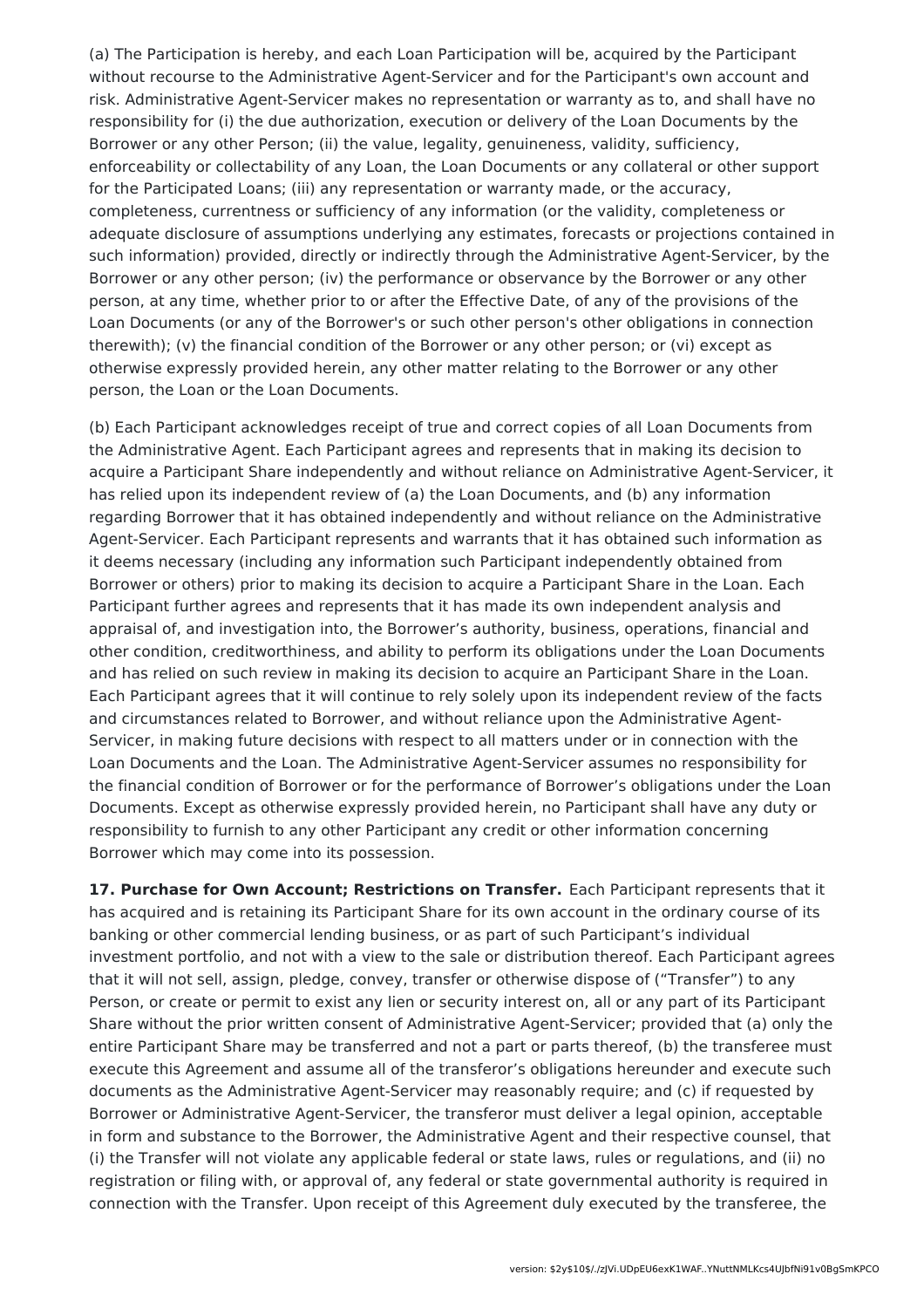assignee of such Transfer shall thereafter be treated as the Participant with respect to the Participant Share subject to the Transfer and shall receive all future payment distributions to which a Participant is entitled, and the assignor and assignee shall make all adjustments and payments between themselves appropriate with respect to such future payment distributions.

**18. Limitation of Liability.** NEITHER ANY PARTICIPANT NOR ANY AFFILIATE OF A PARTICIPANT MAY MAKE ANY CLAIM AGAINST ADMINISTRATIVE AGENT-SERVICER, OR THEIR RESPECTIVE AFFILIATES, DIRECTORS, OFFICERS, EMPLOYEES, ATTORNEYS OR AGENTS FOR ANY SPECIAL, INDIRECT OR CONSEQUENTIAL DAMAGES IN RESPECT OF ANY BREACH OR WRONGFUL CONDUCT (WHETHER BASED IN CONTRACT, TORT, OR OTHERWISE) IN CONNECTION WITH, ARISING OUT OF OR IN ANY WAY RELATED TO THE TRANSACTIONS CONTEMPLATED BY THIS AGREEMENT OR ANY OF THE LOAN DOCUMENTS, OR ANY ACT, OMISSION OR EVENT OCCURRING IN CONNECTION THEREWITH. EACH PARTICIPANT HEREBY WAIVES, RELEASES AND AGREES NOT TO SUE (AND AGREES NOT TO CONSENT TO ANY SUCH SUIT BY AN AFFILIATE) UPON ANY CLAIM FOR ANY SUCH DAMAGES, WHETHER OR NOT ACCRUED AND WHETHER OR NOT KNOWN OR SUSPECTED TO EXIST. IN ADDITION, EACH PARTICIPANT ACKNOWLEDGES AND AGREES THAT NEITHER ADMINISTRATIVE AGENT NOR SERVICER HAS ANY DUTY TO REVIEW OR ADVISE PARTICIPANT WITH RESPECT TO ANY PHASE OF ITS BUSINESS OPERATIONS OR CONDITION, ITS OBLIGATIONS TO PARTICIPANT BEING SOLELY THOSE EXPRESSLY STATED IN THIS AGREEMENT AND THE LOAN DOCUMENTS.

**19. Participants' Indemnification of the Administrative Agent-Servicer.** Each of the Participants agrees to indemnify the Administrative Agent-Servicer, including any successor agent, and their respective directors, officers, employees, agents, professional advisers and representatives ("Indemnified Agency Parties"), to the extent not reimbursed by Borrower, and without in any way limiting the obligation of Borrower to do so, ratably (based on their respective Participant Shares), from and against any and all liabilities, obligations, losses, damages, penalties, actions, judgments, suits, costs, expenses or disbursements of any kind whatsoever which may at any time (including, without limitation, at any time following the payment of the Loan and/or the expiration or termination of this Agreement) be imposed on, incurred by or asserted against the Administrative Agent-Servicer (or any of the Indemnified Agency Parties while acting for the Administrative Agent-Servicer or for any successor agent) in any way relating to or arising out of this Agreement or the Loan Documents, or the performance of the duties of the Administrative Agent-Servicer hereunder or thereunder or any action taken or omitted while acting in the capacity of the Administrative Agent under or in connection with any of the foregoing; provided that the Participants shall not be liable for the payment of any portion of such liabilities, obligations, losses, damages, penalties, actions, judgments, suits, costs, expenses or disbursements of an Indemnified Agency Party to the extent that any of the forgoing result from the gross negligence or willful misconduct of that Indemnified Agency Party as determined by the final non-appealable judgment of a court of competent jurisdiction. The agreements and obligations in this Section shall survive the payment of the Loan and the expiration or termination of this Agreement.

**20. Modification.** This Agreement may not be modified, amended, changed or terminated orally, but only by an agreement in writing signed by all parties hereto.

**21. Binding Effect.** This Agreement shall be binding upon and inure to the benefit of the parties and their respective successors and assigns.

**22. Counterparts.** This Agreement may be executed in any number of duplicate originals and each such duplicate original shall be deemed to constitute but one and the same instrument.

**23. Severability.** If any term, covenant or condition of this Agreement shall be held to be invalid, illegal or unenforceable in any respect, this Agreement shall be construed without such provision.

**24. Conflicts in Terms of Agreements.** In the event of a conflict between (i) the terms of this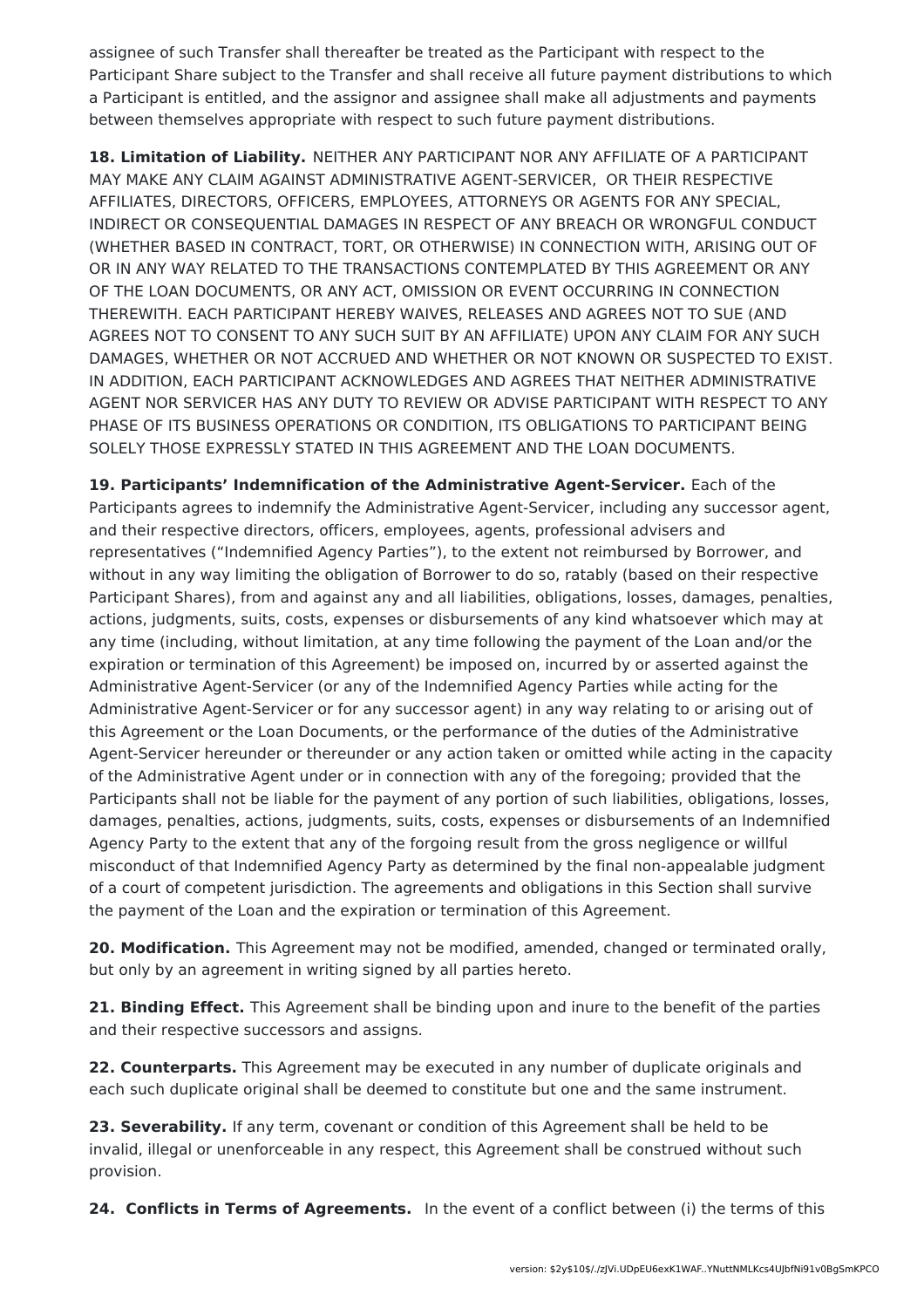Agreement and the terms of the Loan Documents, the terms of this Agreement shall govern.

**25. Governing Law.** This Agreement shall be governed by and construed in accordance with the laws of the State of New York and any actions pertaining to this Agreement shall be brought in the courts of the State of New York, in New York County.

**26. Notice.** Any notice required to be given by this Agreement shall be in writing and shall be sent by email (if the sender's email system provides confirmation of receipt), or by a reputable nationwide or international overnight courier service.

**27. Recitals.** The Recitals set forth in this Agreement are part of this Agreement and have the same force and effect as any numbered section hereof.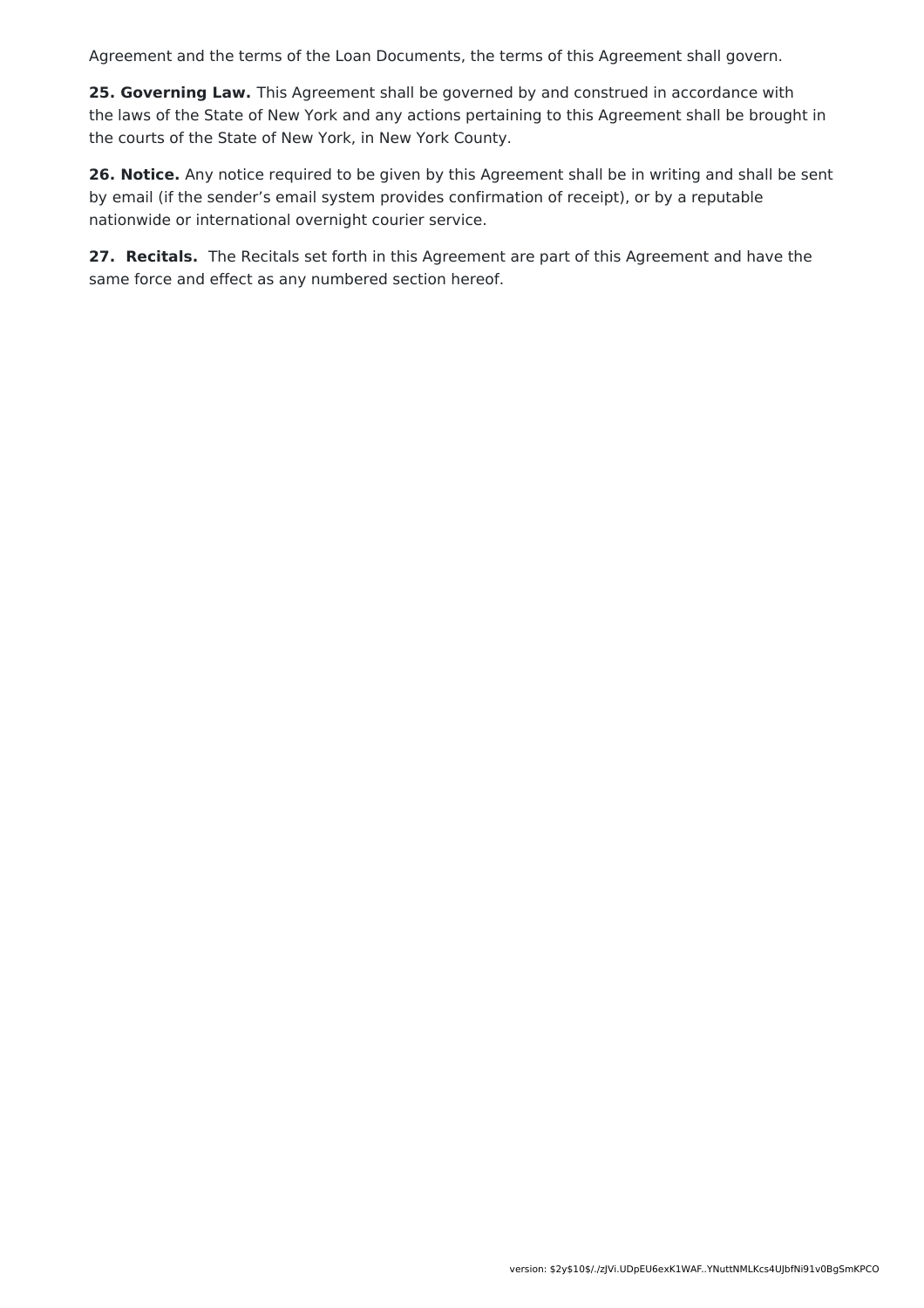#### **THERE IS NO GUARANTY OF REPAYMENT OF LOAN**

#### **SECURITY INTEREST MAY BE INSUFFICIENT TO REPAY INDEBTEDNESS**

IN WITNESS WHEREOF, Administrative Agent-Servicer and Participants have executed this Agreement, as of the day and year first above written.

ADMINISTRATIVE AGENT-SERVICER:

### **STEWARD LENDING LLC**

By: Daniel Miller

Daniel Miller

President

#### **PARTICIPANTS:**

By: [INVESTMENT\_INVESTOR\_SIGNATURE]

Name: [INVESTOR\_NAME]

Title: [INVESTOR\_TITLE]

Entity Name: [INVESTOR\_ENTITY\_NAME]